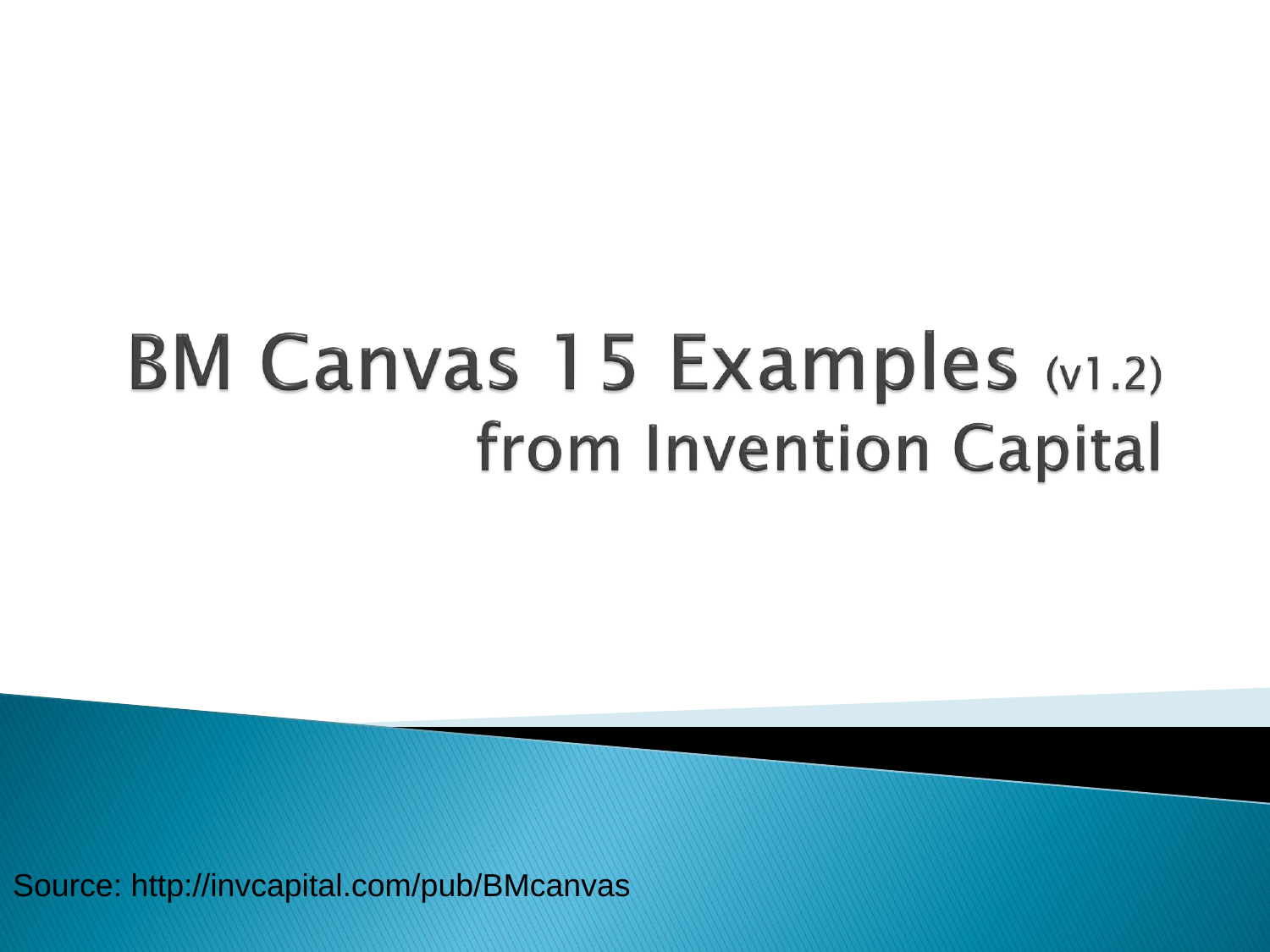## Company: Financial Engineering

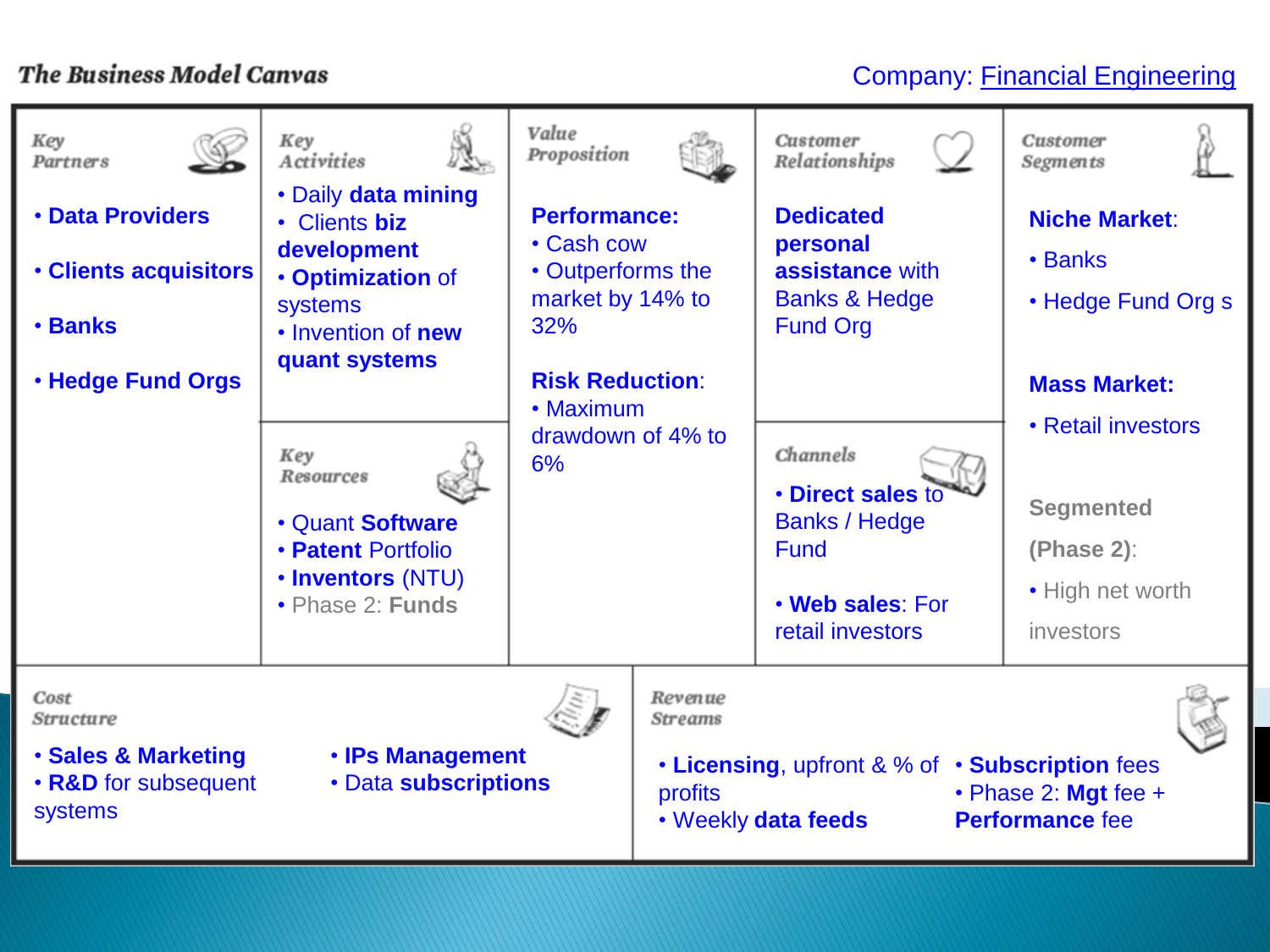# Company: Donation Portal

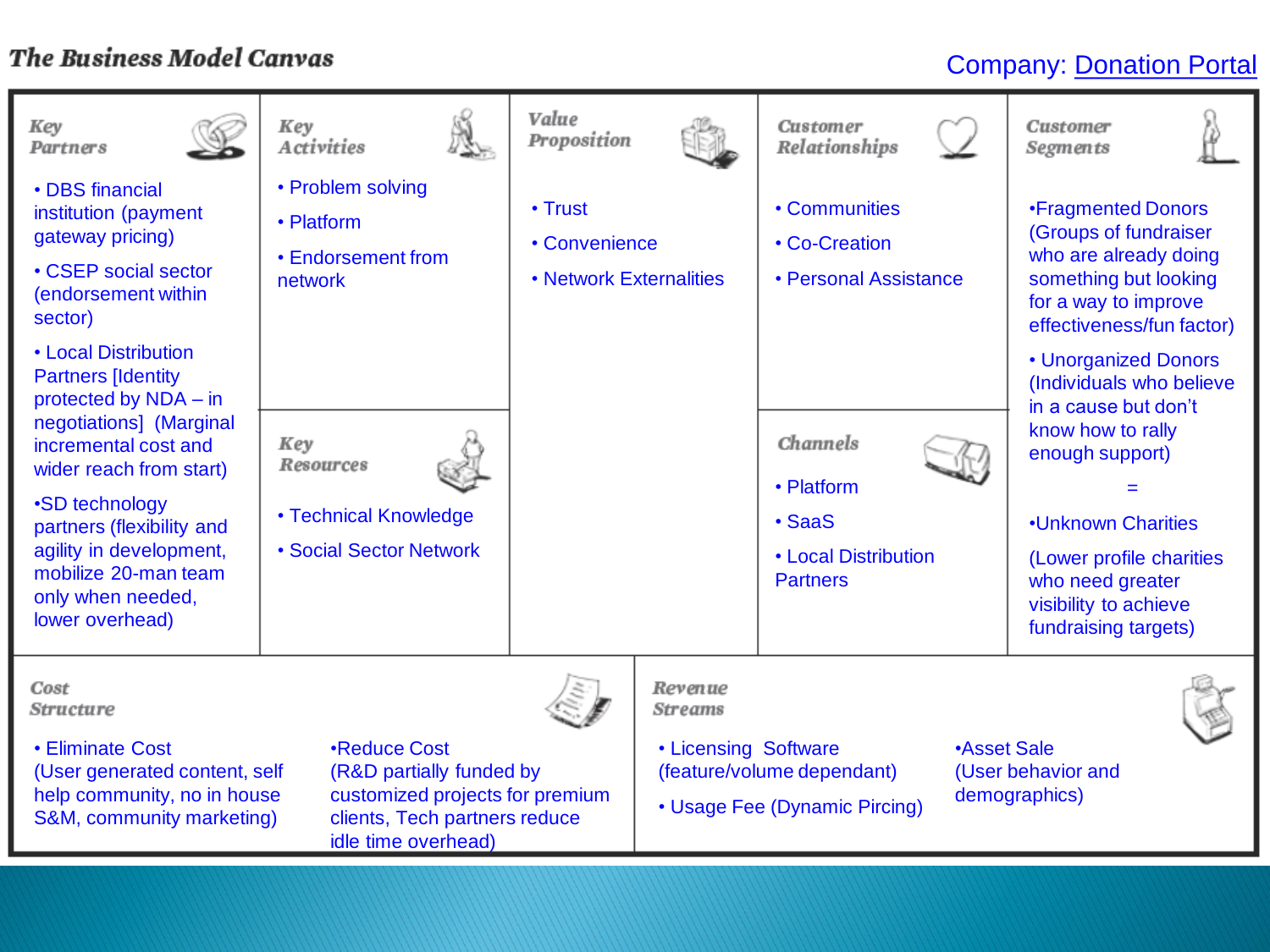# Company: Ice Cream

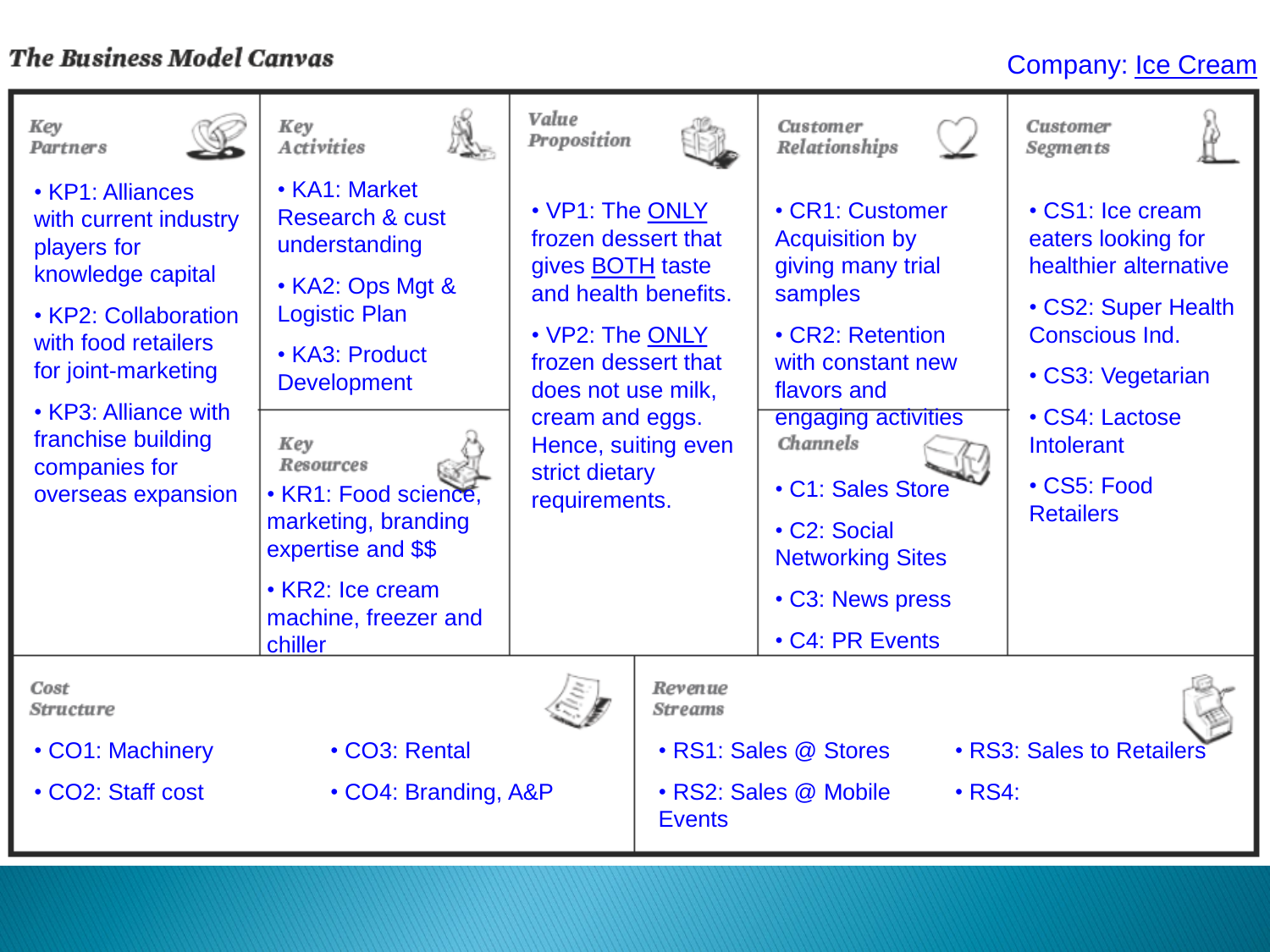# Company: Manga Games

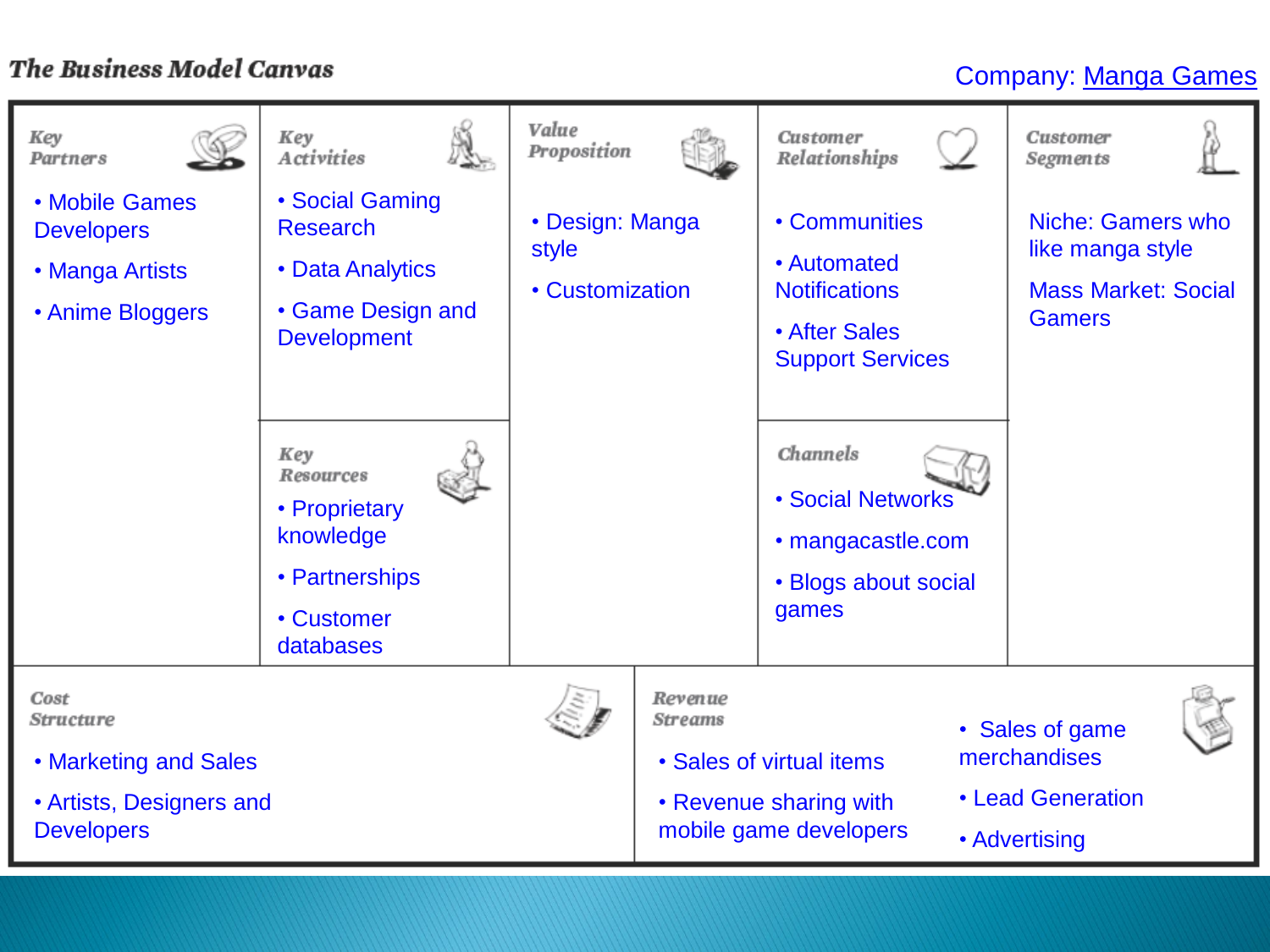# Company: Travel Agent

| Key<br><b>Partners</b><br>• Traditional travel<br>agents and travel<br>operators<br>• Online travel agents<br>and travel aggregators<br>• Travel merchandise<br>suppliers<br>•Smoov (mobile<br>applications provider)<br><b>•Backpackers hostels</b><br><b>•Organisations/</b><br><b>Corporations planning</b><br>travel for members | Key<br><b>Activities</b><br><b>.</b> Building of high quality<br>database & website<br>content<br><b>.Building strategic</b><br>alliances with partners<br>• Marketing<br><b>Strong SEO</b><br>•Use of social<br>networking sites<br>•Creating overseas<br>alliances<br>Key<br><b>Resources</b><br>• High quality database of<br>activities and tours -<br>ensured by FB's personal<br>contacts with all key<br>partners<br>• Dedicated full-time<br>management team | Value<br>Proposition<br><b>• Convenient</b><br>. Highly efficient<br>•Explore<br>environmentally and<br>socially responsible<br>travel options at zero<br>cost<br><b>Seamless planning</b> | and booking experience                     | Customer<br>Relationships<br>•Automated personalisation<br>of website & newsletters<br>(e.g. Amazon.com).<br>•Automated point-<br>accumulation system for<br>repeat customers/ referrals<br>•Constant feedback system<br>in place (both during the<br>planning/booking process &<br>post-trip)<br>•Encouraging customer<br>reviews & stories shared<br>Channels<br>• FB website &<br>Facebook page<br>•Smoov platform on<br>Wireless@SG<br>• Backpacker hostels<br>• Student organisations<br>•Word of mouth | <b>Customer</b><br><b>Segments</b><br>Youth between the<br>ages of 18 to 35.<br><b>Possible standard</b><br>profiles:<br>• 'Free-n-easy' students<br>• Student organisers<br>(for school trips or<br>personal trips)<br>• Backpackers<br>• Young working adults<br>who just need a hassle-<br>free break |
|--------------------------------------------------------------------------------------------------------------------------------------------------------------------------------------------------------------------------------------------------------------------------------------------------------------------------------------|----------------------------------------------------------------------------------------------------------------------------------------------------------------------------------------------------------------------------------------------------------------------------------------------------------------------------------------------------------------------------------------------------------------------------------------------------------------------|--------------------------------------------------------------------------------------------------------------------------------------------------------------------------------------------|--------------------------------------------|--------------------------------------------------------------------------------------------------------------------------------------------------------------------------------------------------------------------------------------------------------------------------------------------------------------------------------------------------------------------------------------------------------------------------------------------------------------------------------------------------------------|----------------------------------------------------------------------------------------------------------------------------------------------------------------------------------------------------------------------------------------------------------------------------------------------------------|
| Cost<br>Structure<br>• Human resource<br>• Market Research<br>• Marketing/Publicity                                                                                                                                                                                                                                                  | <b>.Overseas Communications</b><br>•Calls<br>•Business trips (to make personal<br>contact & alliances with key<br>partners)                                                                                                                                                                                                                                                                                                                                          |                                                                                                                                                                                            | Revenue<br><b>Streams</b><br>• Advertising | •Pre-determined commissions<br>•Sale of travel activities / packages<br>•Sale of travel merchandise<br>.% of donations/sales received via Gift of Love                                                                                                                                                                                                                                                                                                                                                       |                                                                                                                                                                                                                                                                                                          |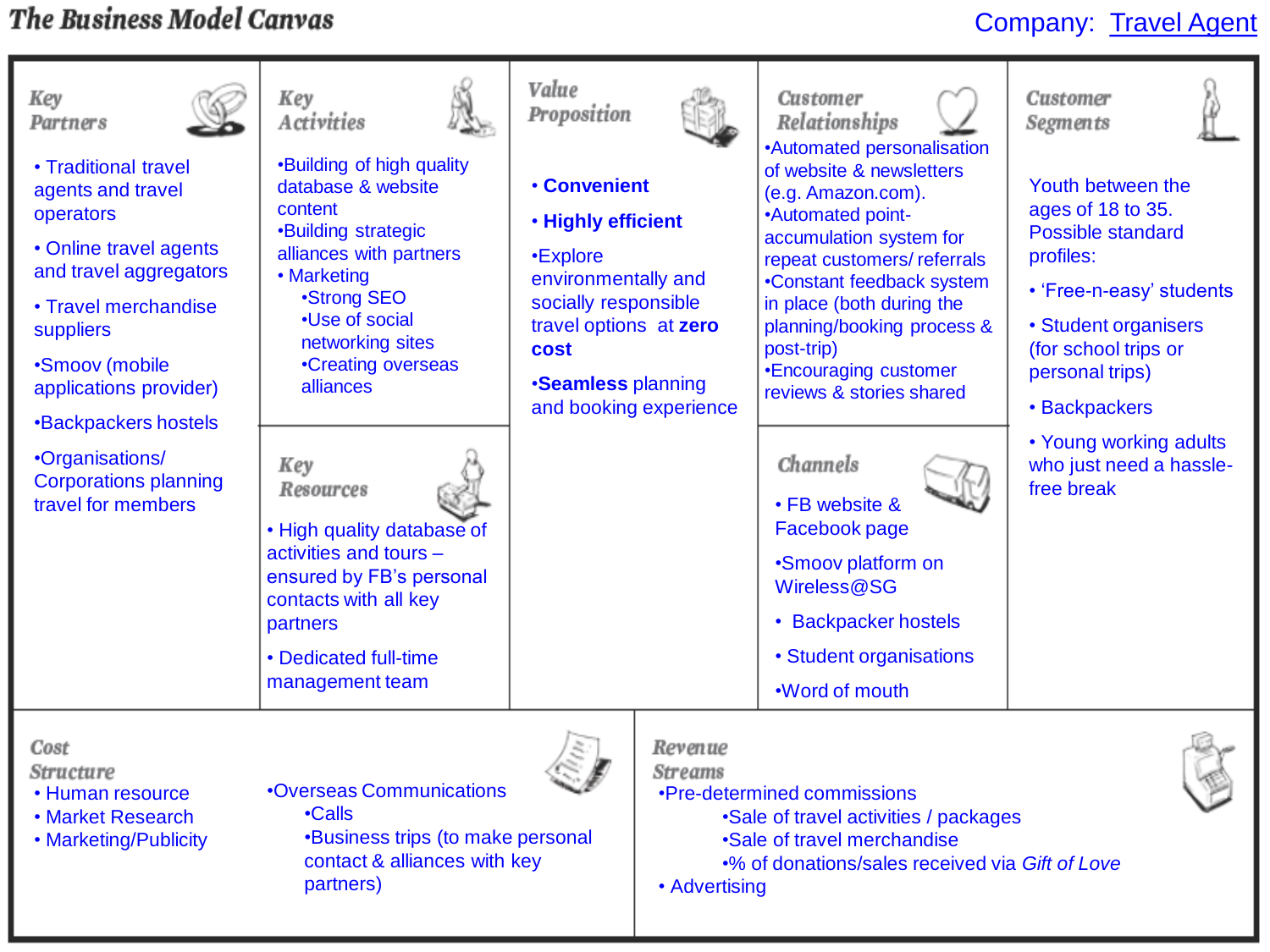## Company: Web Bookmarking

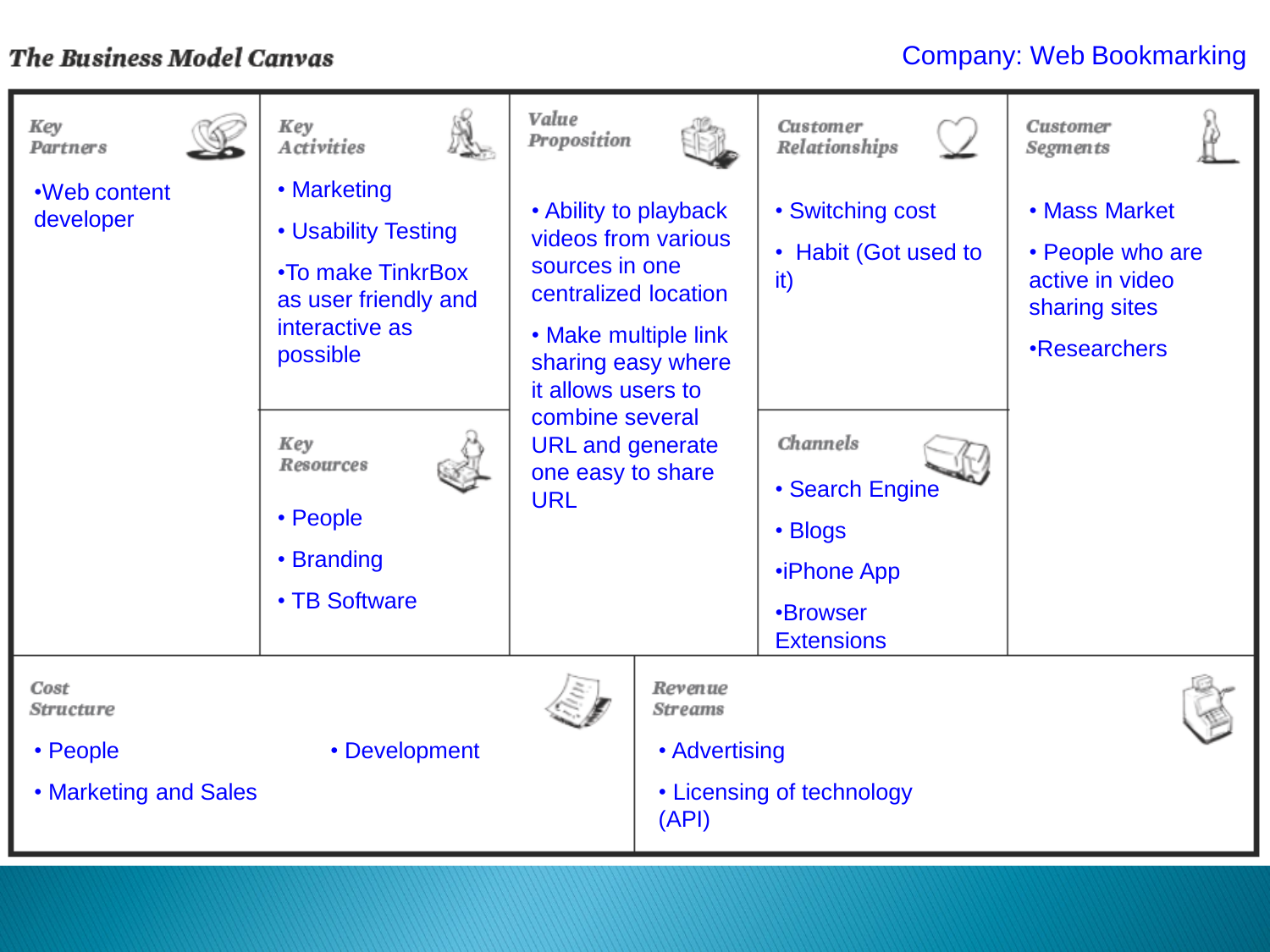## Company: Air Filter

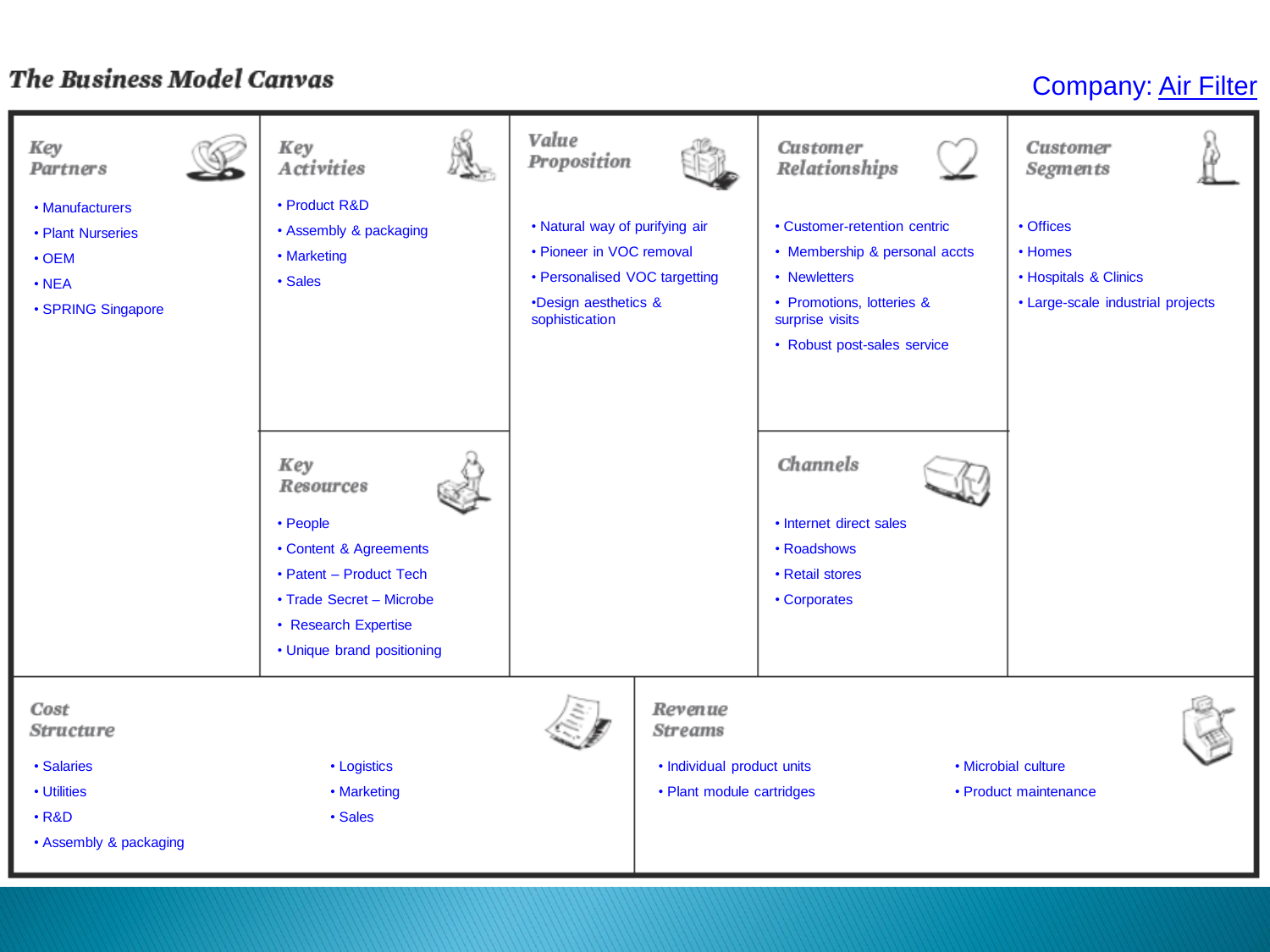# Company: Gadgets for Elderly

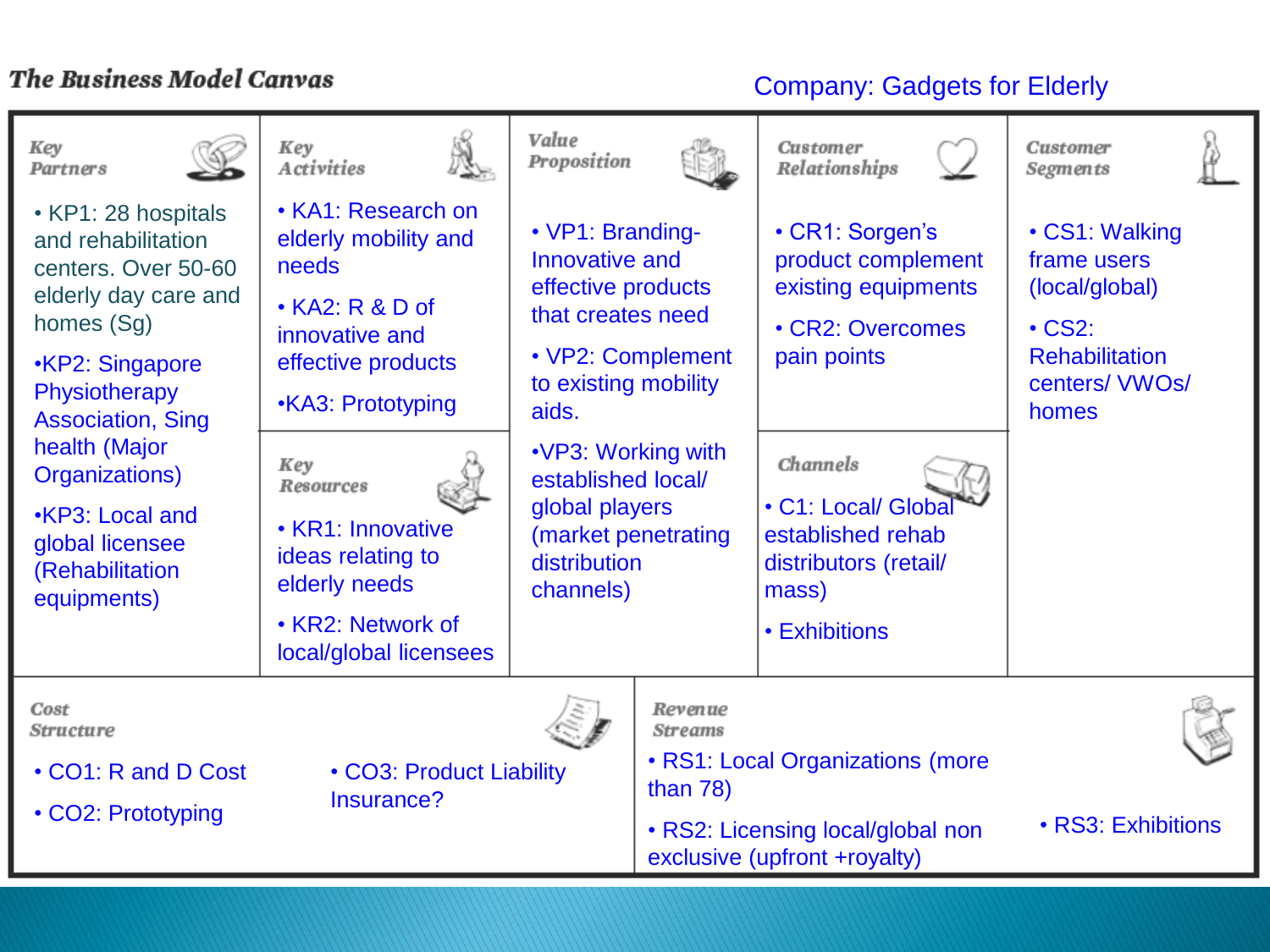# Company: Personal Computer

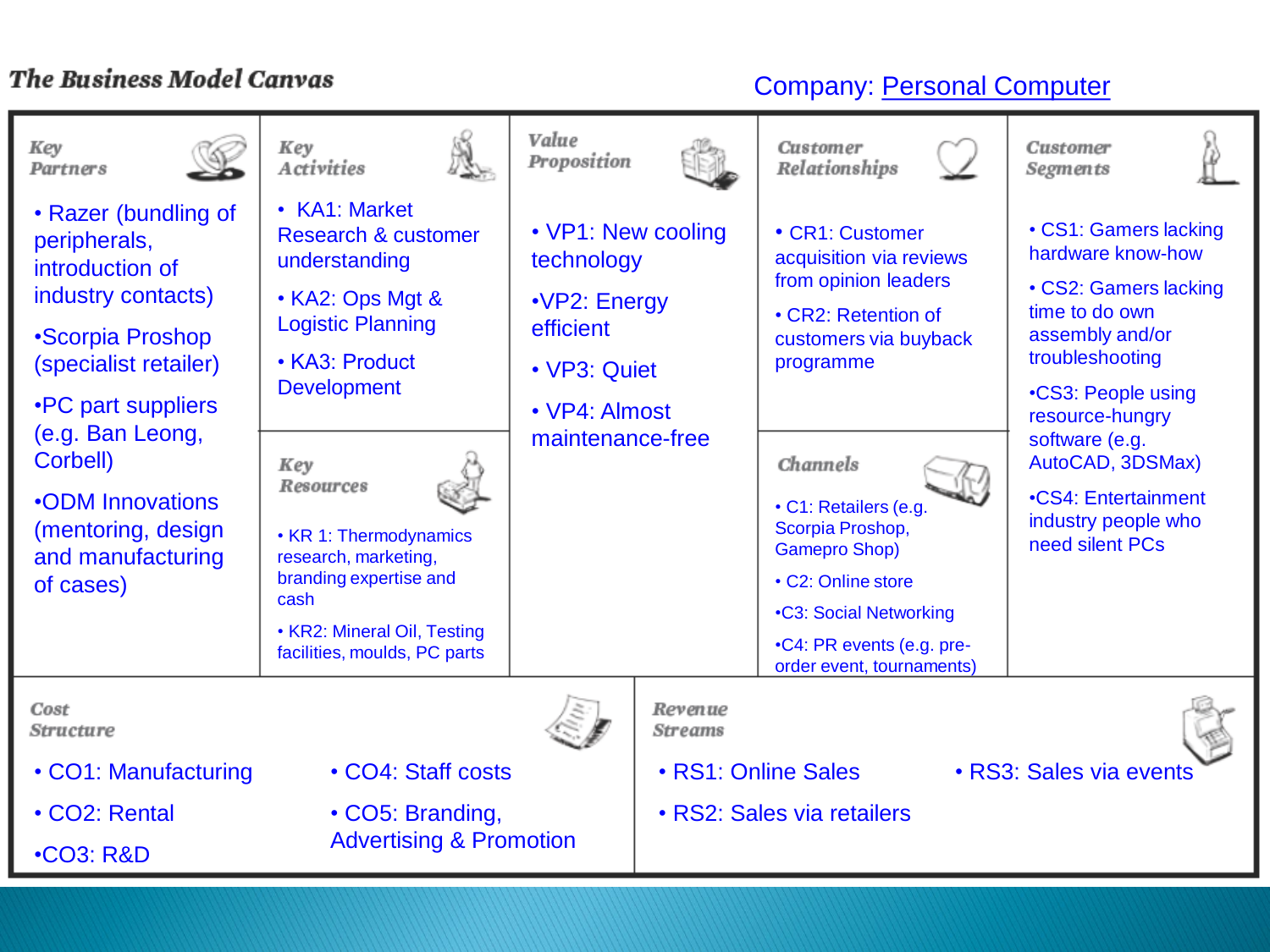#### Company: Tablets

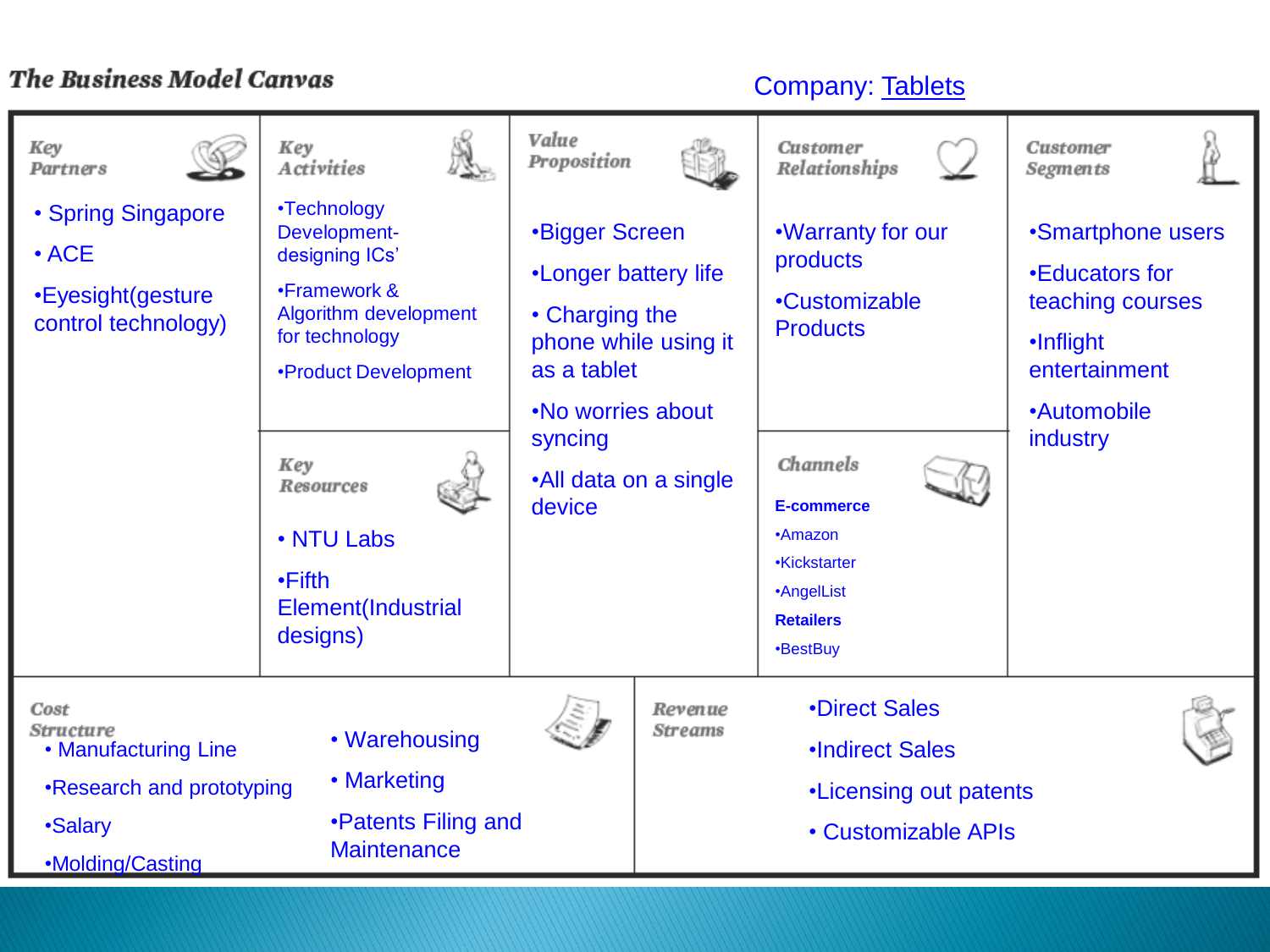# Company: Social Networking

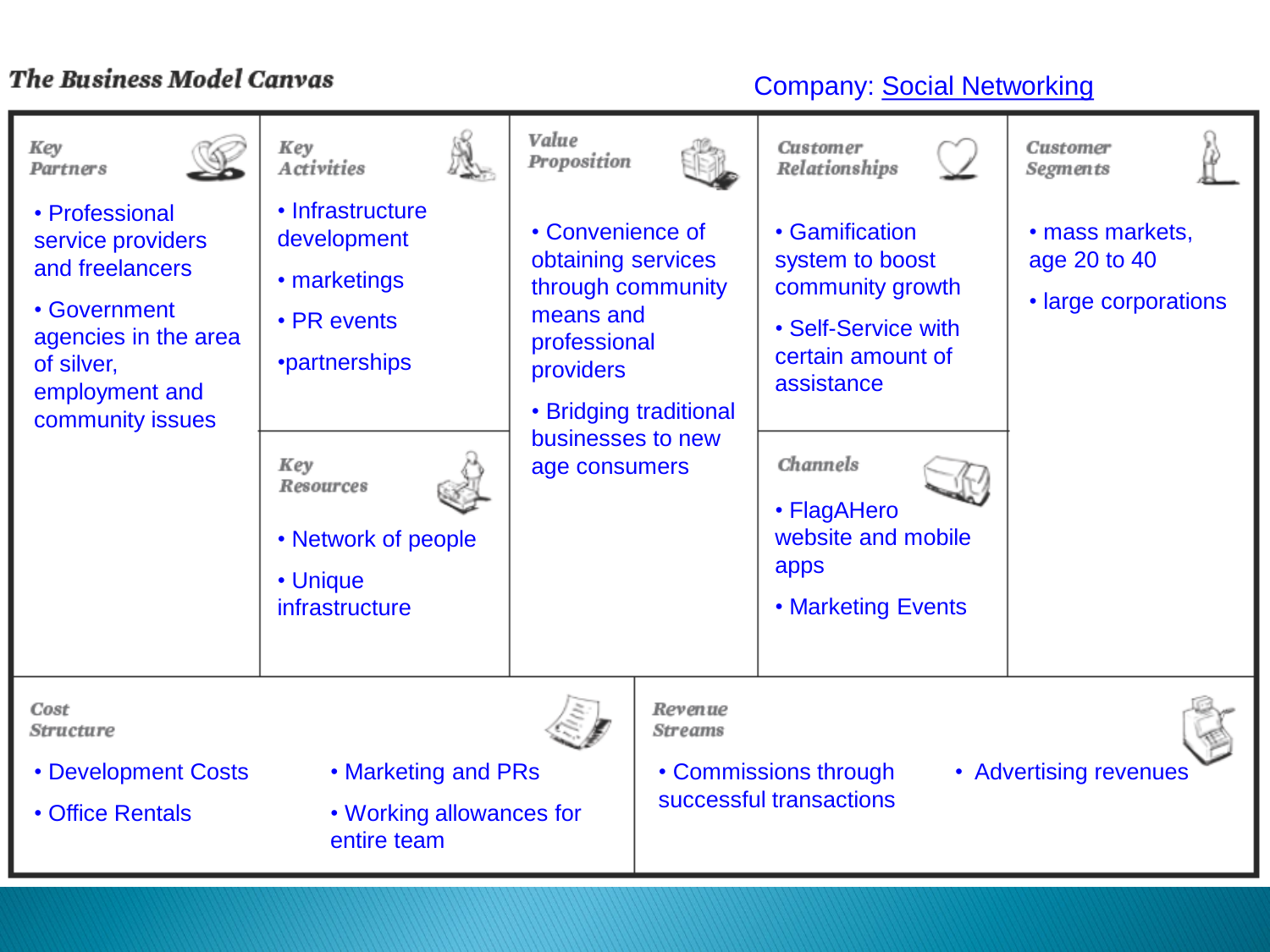# Company: Photo Social Networking

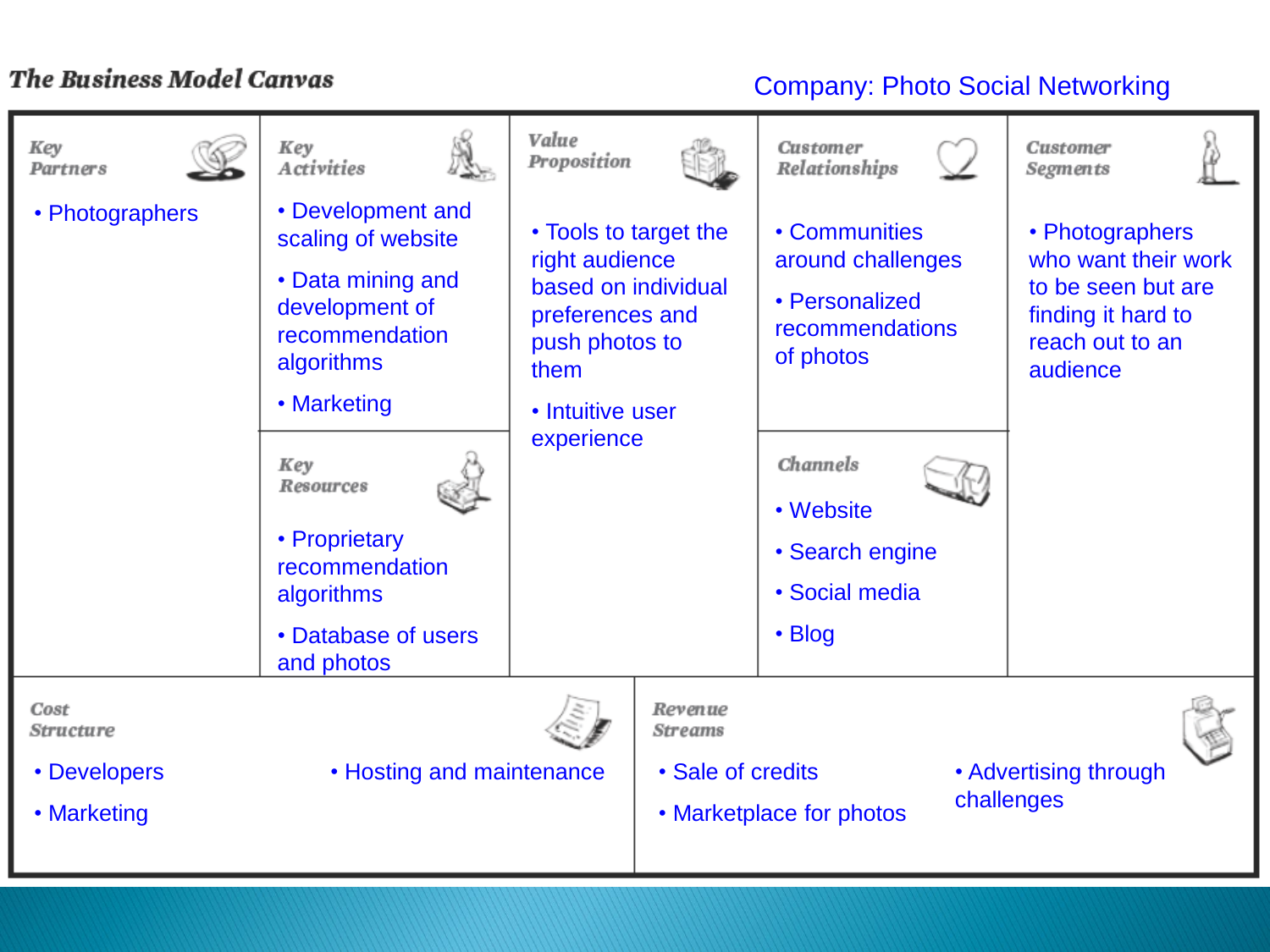# Company: Social Entrepreneurship



-Business consultants costs

-Competition costs (Pre/during/post)

-Marketing costs

-Logistics of organizing tours & courses

-Sale of equity stake in portfolio entrepreneur

-Organizing of tours for people in developed countries to visit entrepreneurs, live with them, help them

-Organizing of courses for tourists in the city to learn about local culture (knitting, candle-making, local-beer making, jam-making ) -management fees from investors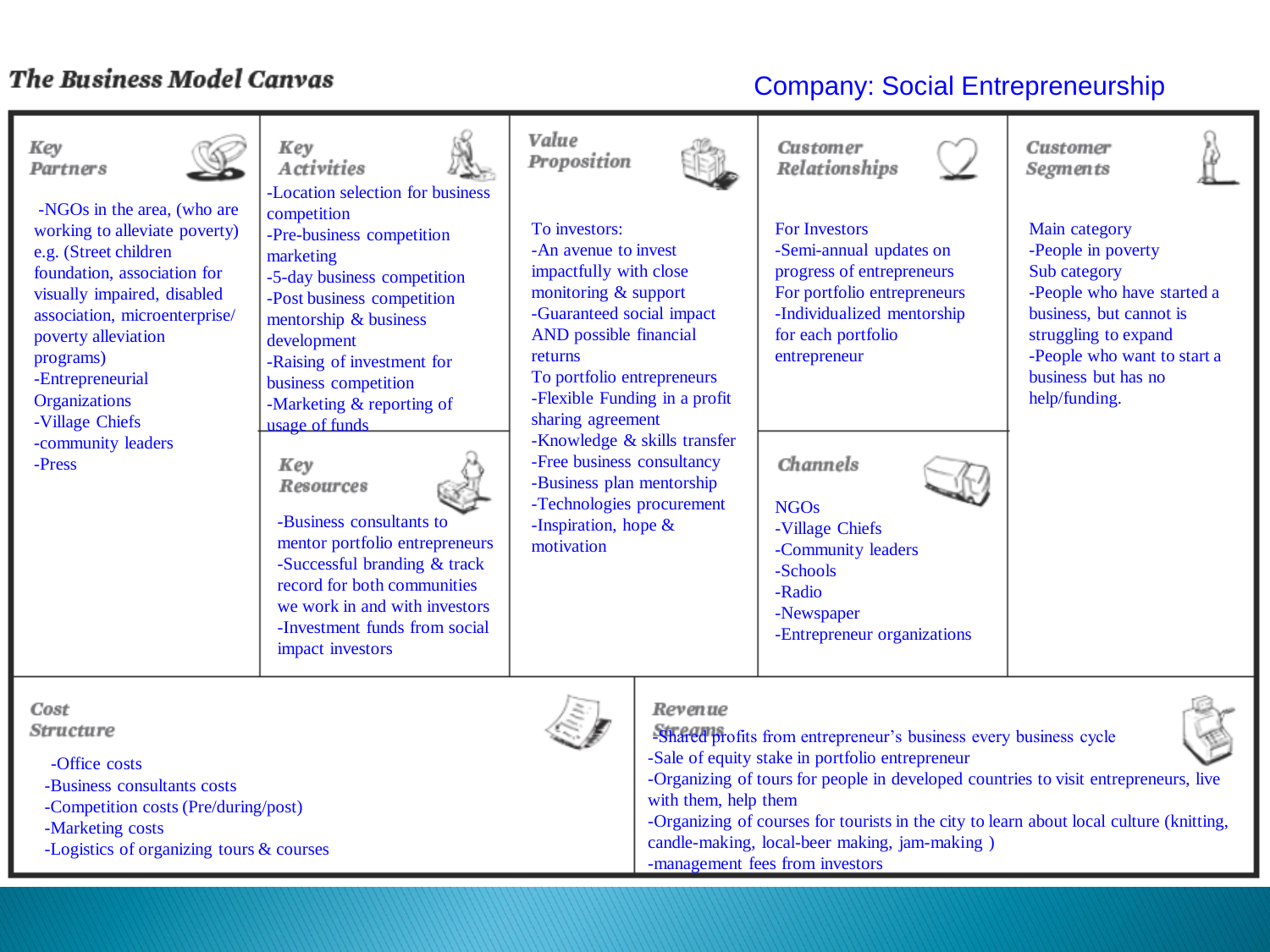# Company: Fashion Social Networking